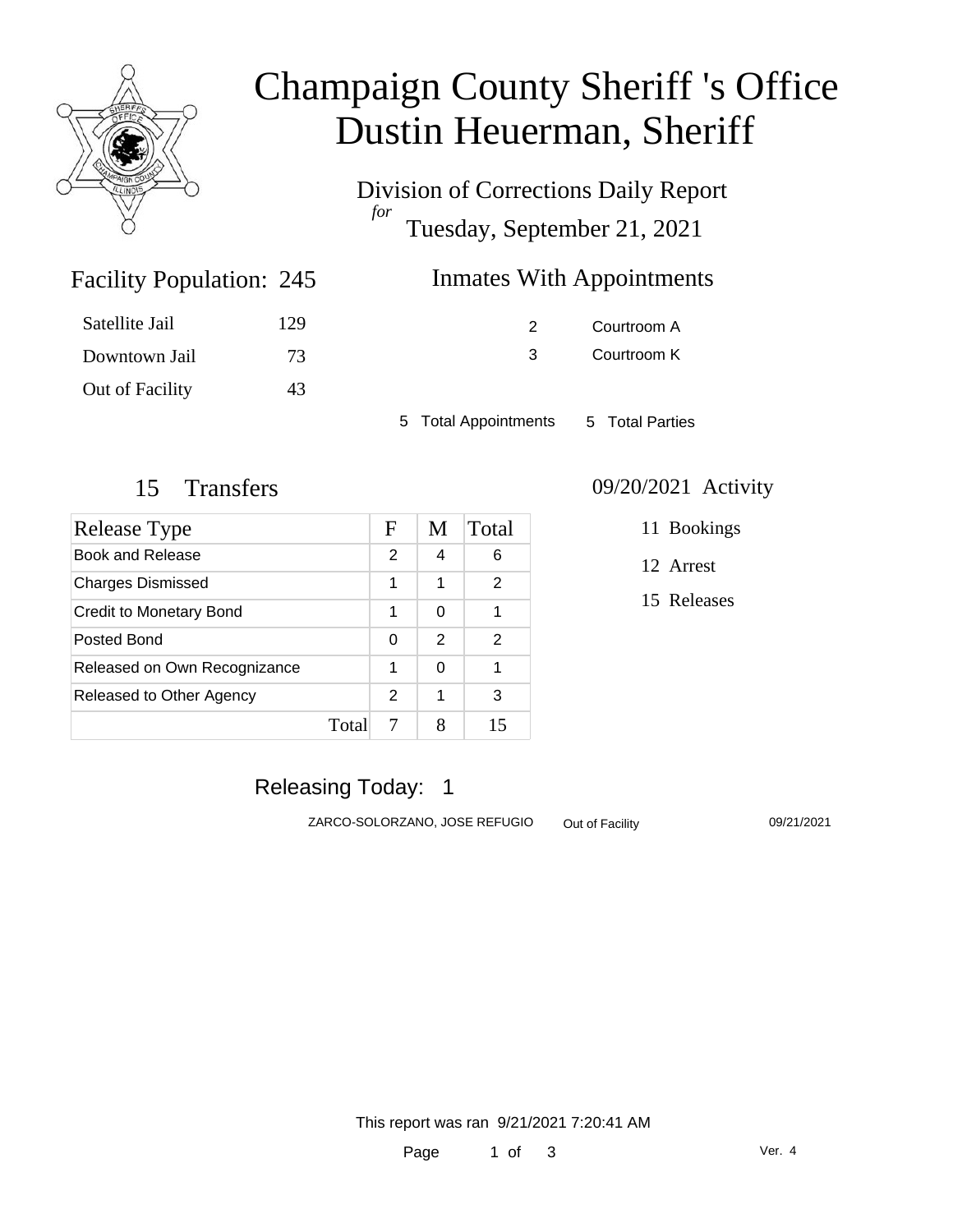

# Champaign County Sheriff 's Office Dustin Heuerman, Sheriff

Division of Corrections Daily Report *for* Tuesday, September 21, 2021

#### Custody Status Count

- Civil Sentenced CCCC 1
- Electronic Home Dentention 14
	- Felony Arraignment 7
		- Felony Other 3
	- Felony Pre-Sentence 5
		- Felony Pre-Trial 170
	- Felony Pre-Trial DUI 1
	- Felony Sentenced CCSO 4
	- Felony Sentenced IDOC 13
		- Hold Other<sub>2</sub>
		- Hold Sentenced IDOC 1
		- Misdemeanor Pre-Trial 3
			- Petition to Revoke 6
			- Remanded to DHS 15
				- Total 245

This report was ran 9/21/2021 7:20:41 AM